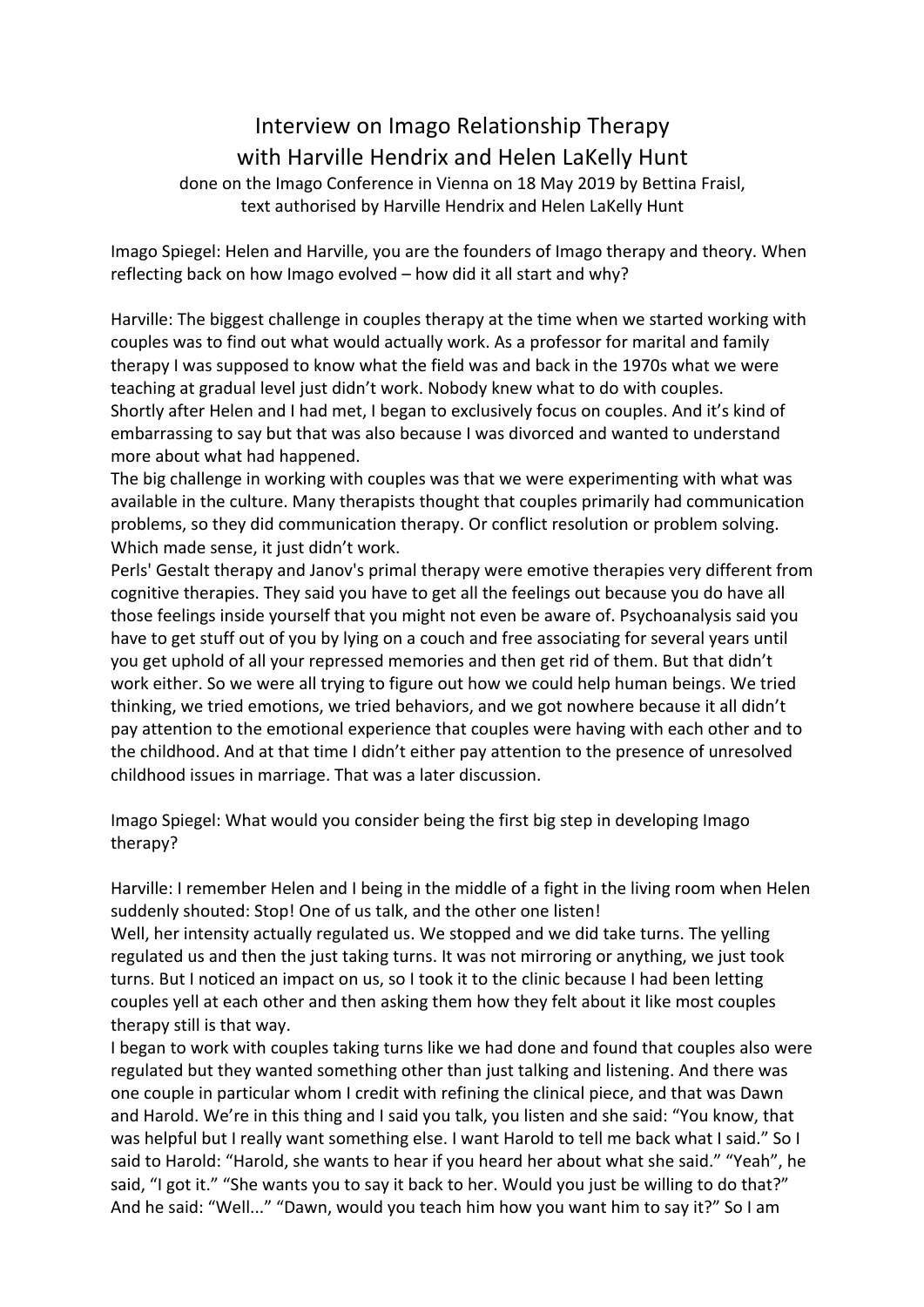inventing all this on the spot, I have never done this before, and Dawn tells him: "Would you look me in the eyes, say 'What I heard you say is'?" And he said: "Ok." And he did it. "So this is what I got..." And so I asked: "Did he hear you?" And Dawn said: "A, B and  $C - but I$  also said D." "So you want him to mirror back D?" "Yes, I would like all of it." So we went tediously through this process. I am sitting there now as a clinician realizing a couple is teaching me how to do good therapy cause I was watching her body and she was grounded where she'd been dysregulated and he became grounded by it. Well, the real refinements came later about the check out, the accuracy check and all that, and the curiosity piece was way later but when I asked Dawn if she wanted something else from her partner, she said: "Well, actually what I would like Harold to do is to tell me that I make sense." Well, and I hadn't heard anybody wanting that either. Harold said: "Well, I can't say that. You don't make sense." And she said: "I don't need for it to make sense to you. I need for you to see that it makes sense to me." So he said: "Oh. I can see the sense you make to yourself." (laughing) And each time he did the mirroring and then validation, which I didn't name like that at the time but which is what he was doing, she would break into tears. And then after mirroring she said. "That was the first time in my life that I experienced I was actually being heard." And then when she got to validation, she really collapsed: "I've always been told I was crazy. People thought that I didn't make any sense." So this was the core piece of me starting to experiment with the dialogue. And then I asked her: "Ok. Is there anything else?" She said: "Well, there is one other thing. I would like to know whether or not Harold knows how I feel when I have that experience." Just like asking for validation she was asking for empathizing. I didn't know that then. And he said: "Yah, I can imagine you are feeling angry or pissed." You know, he was willing to say: I can imagine given the experience you had that I don't agree with and think it's crazy that you must be pissed about that. She said: "Well, I was pissed. And I also felt sad." So my left brain is copying all of this and I take it to the next couple. Now I have a 3-step-process and I didn't have labels yet. I just knew I had to move them through a kind of report and a cognition  $-$  that was validation  $-$  and an emotion. And every couple began to change! And it's like, I don't know what this is but I have found something. 

Imago Spiegel: How did the 3-step-process become the structure we call dialogue?

Harville: We began to experiment. I had a training group and talked to them about it and we finally began to label: that's mirroring - well, that's validating - and that's empathizing. We put words to the dialogue system. Interestingly, at the same time Marion Solomon who is a distinguished therapist at the University of California came to similar results but my book came out about two months before her book would have come out. She didn't know I was working on this, I didn't know she was working on it but when she read my book she said: "There's my book!"

So that was the fortuitous thing  $-$  to finally figure out something and to realize that all of the complexities that had been assigned to the therapeutic process were inferring with therapy. The therapist should stop talking to the couple and the couple needs to talk to each other. It was a wonderful kind of simplification for me and then therapy became dialogical. But it was years later that I realized that the structure of the process created this quality we now call safety, and that it was the safety that they experienced with each other that was the change agent. And if it didn't get safe it didn't get changed. So that was slowing coming and then not only the structure fell in place but what made the structure work also began to fall in place.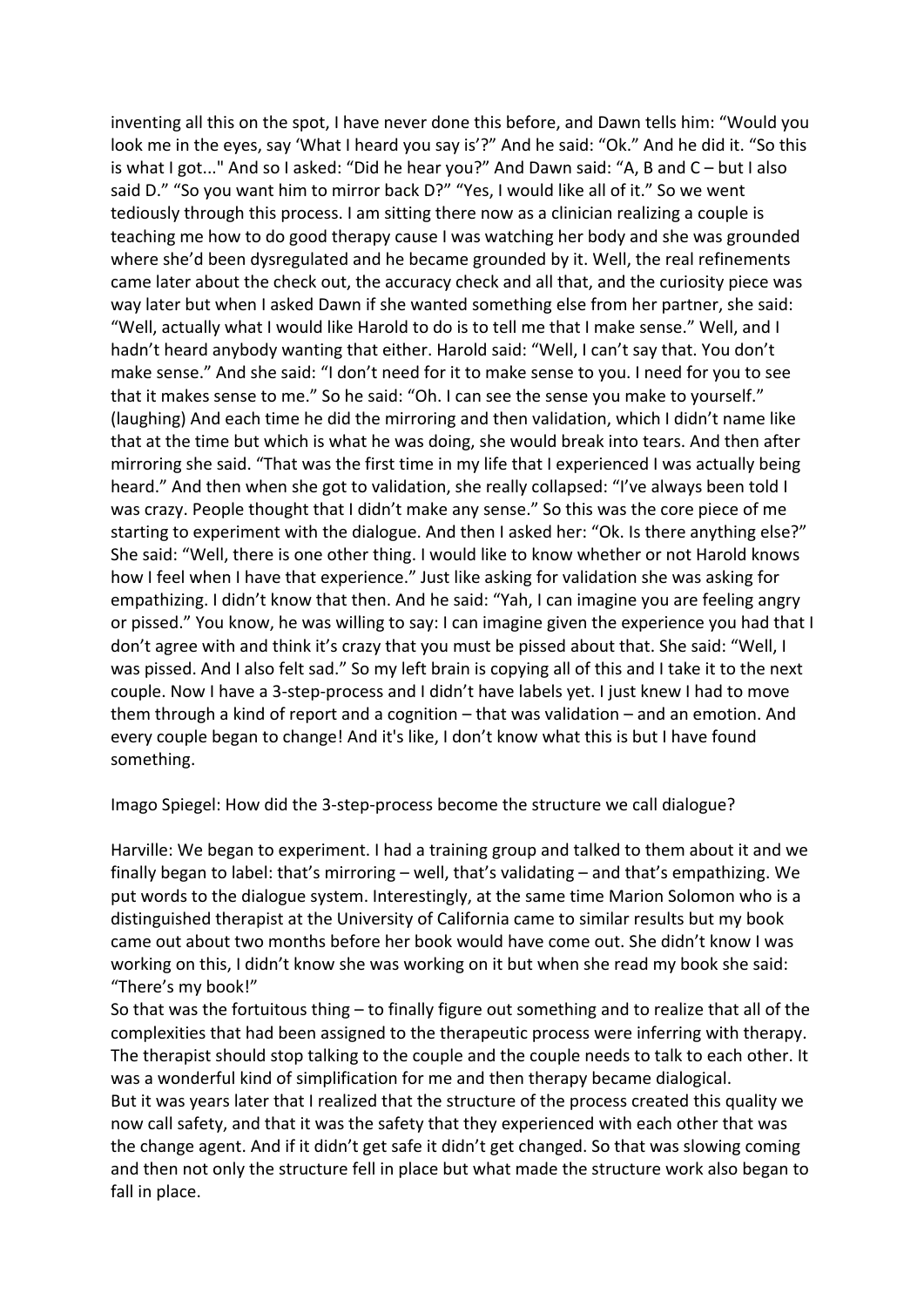Imago Spiegel: For many people intentional dialogues remain demanding and hard to integrate in their daily life even after having had great experiences in therapy or at workshops. What is your experience in this regard and what do you recommend couples for their home? Do you regularly have intentional dialogues with each other?

Harville: You can't just leave therapy with a good session and a good experience, you must behave differently when you leave. And you must behave like you did in the session like when your partner says something, say, let me see if I got it. Helen and I initially used to do dialogues every day and we still have intentional dialogues with each other when we have an issue, which is enough that we don't run into each other much anymore. But with time you also realize the dialogue is good if you have problems but you have to become dialogical all the time. You don't have to be formal and rigid about it but make it a new way to interact with each other generally.

Helen: Yes, I feel like we do live with it. I know for me I like asking Harville if he's available for me to talk about a certain subject because if he says yes I know I have his undivided attention. And then when he talks and especially if we disagree I do really want to mirror him back instead of talking back my opinion. I really feel we are living up to dialogue.

Imago Spiegel: And that's also what you would recommend couples to do?

Harville: Absolutely. Why have something that works and not use it?

Helen: What Harville talks about is it becoming a way of life. I like doing it because it puts me in my neocortex and I just find it's happier to live that way. It slows you down which is what you need.

Harville (laughing): So the answer is: practice, practice, practice. practice.

Imago Spiegel: Which comes down to you saying it's simple but not easy, isn't it?

Harville: Yes. It's simple but not easy because fear and anxiety is still a big thing.

Imago Spiegel: Today, there are more than 2.000 trained Imago therapists in 51 countries worldwide. How did Imago start to spread?

Harville: Well, one other fortuitous thing was obviously the Oprah show in 1988. "Getting the Love You Want" came out in 1988. A couple of weeks later Oprah called and wanted me to go to Chicago because they had gotten my book from the publisher which was routinely sent. She asked me to bring two couples with me who had been through the process successfully so they could talk about it - which I did. And Oprah liked what they said. Already on my way back to the airport Debbie Dimaio, the producer of that Oprah show, called me and said: "We want you back." She asked me to come back and do one of my then 18-hourworkshops with 12 couples consenting to be filmed whom they would bring to the studio.

Helen: This is the show Oprah submitted to the Emmi-committee.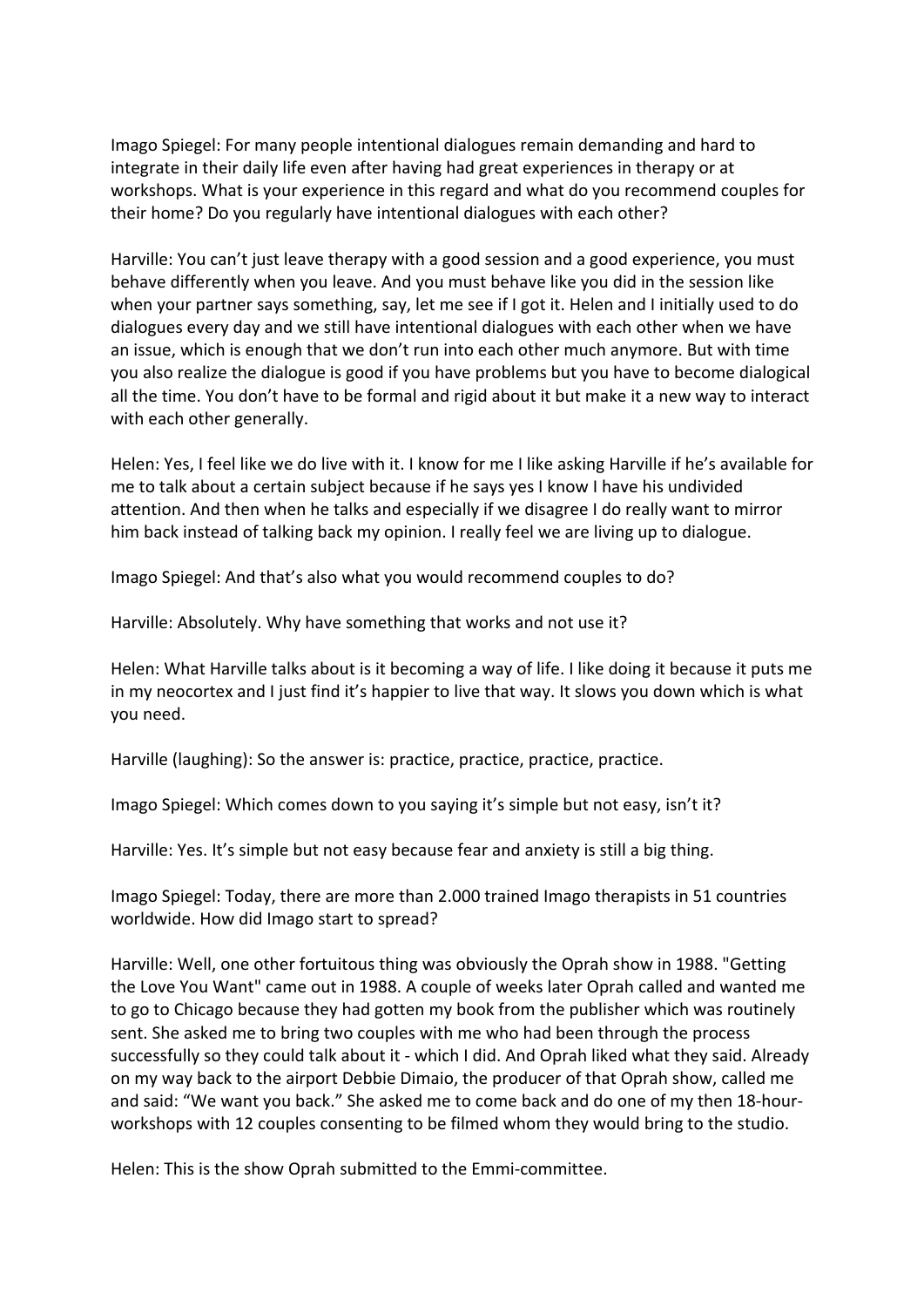Harville: After having filmed the workshop and looking at the material they decided to have another two shows on two sequential days. So on a Monday and Tuesday in 1989 15 million people watched me work live with 12 couples for 92 minutes. Oprah gave me the whole show. Both shows. Well, the whole world began to respond. And then Oprah said about our book: This is the best book on couples therapy ever written. Go, get it! And read it! And safe your marriage! I'd never seen her say that about a book before. So people started coming for training from all over the world and we had to find a room big enough to hold them all. By then I had had classes with five to seven people  $-$  the first class after the Oprah shows was filled with 60 people who had come from all over the world. And I had no curriculum. I just basically had not written anything down except for the book. And here were these 60 people that wanted to be trained as clinicians.

Helen: One of my contributions is that Harville thinks on his feet and he had not written stuff down a lot before we married. He was incubating the theory but it evolves when he's talking about it. So he would be lecturing at different places in Dallas and tape what was said. And after we married I hired someone to get things written, and finally we had something in bookform. 

Harville: Without Helen we would not have gotten there, because I did not naturally sit down and write. But she is also an intellectual partner. Helen has been indispensable to the development of Imago. I could talk to her and she was somebody who could actually understand what I was talking about because she had had her own training in psychology before we met. So she would say what made sense to her or ask things like, why don't you try this. Meanwhile we wrote nine other books for the public, and we still have to do one for the clinic.

Helen: Another little insight I'd like to share: when a couple is in conflict or a couple's marriage is suffering often one of the people will go to their therapist and try to get an advice of the therapist on how they should have a better marriage. Or the other person would go to the therapist or both seek individual therapy and then try to bring that into their marriage. And Harville, I just remember the very week that you came home and said: I will never see a single person again if the marriage is suffering, I'm going to see them as a couple. You didn't say, I'm going to treat the relationship but you said, you really can't help the marriage unless you're working with the couple. And I don't know, maybe you are the first therapist in the whole world that ever said that.

Harville: Well, that's what Marion Salomon says.

Helen: Bob and Mary Goulding were practitioners of transactional analysis and it was Bob Goulding who wrote a book called: "The power is in the patient". And both Harville and I had gotten some training with Bob and Mary Goulding. But I would never have come up with the idea that the couple was the expert which we didn't phrase like this at that time. I just thought that was an incredible shift in Imago therapy, that the wisdom is not inside of the therapist but in the couple. That, too, was a big wow.

Harville: Yes, and Marion Salomon said: This established couples therapy as a couples' therapy instead of the therapist treating two individuals. And when she read "Getting" she said: Oh, not only did he beat me to print but he also established couples therapy. Before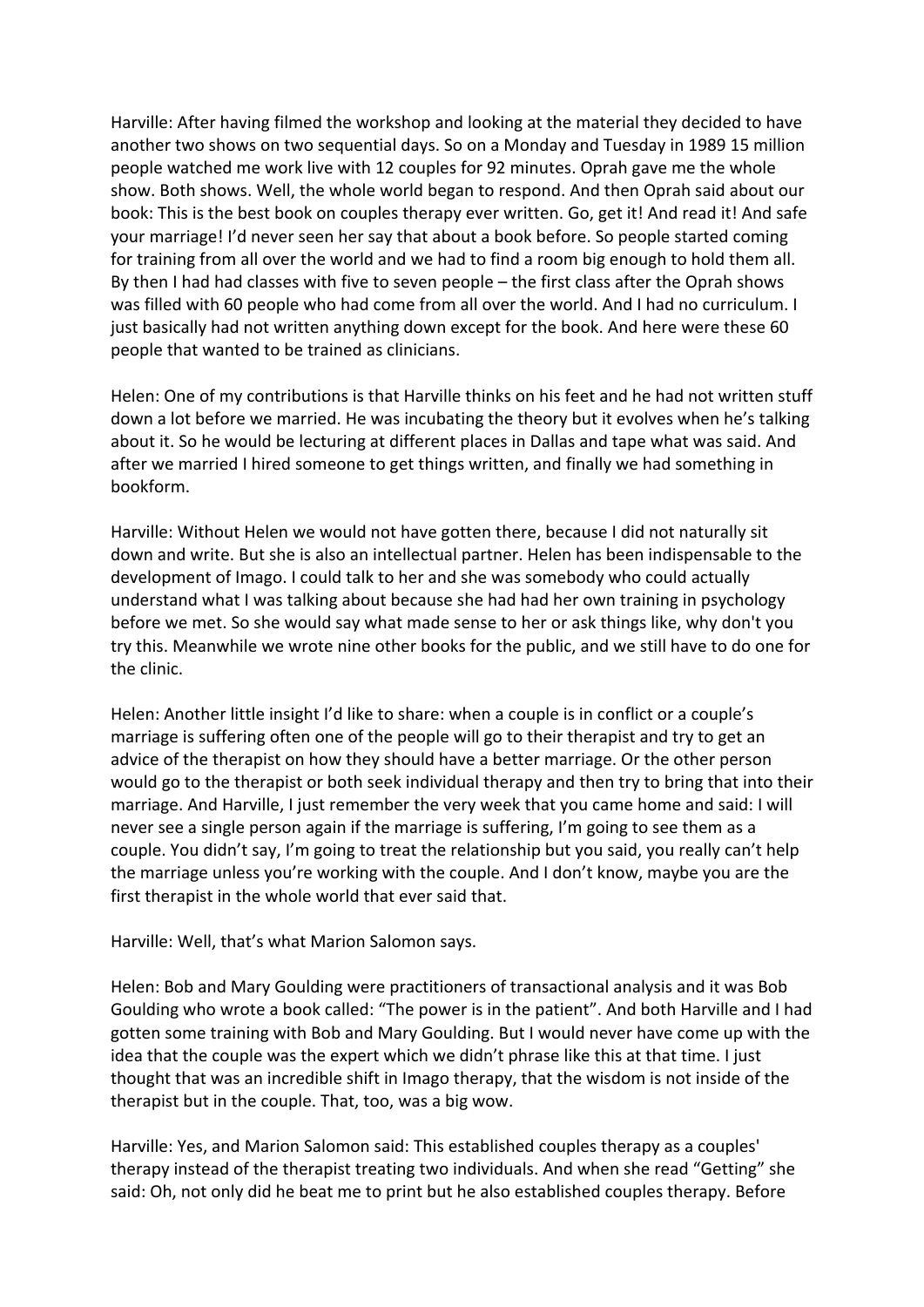that, there was no couples therapy. There was therapy with couples, with two people in therapy but not a couples therapy. I did not know we did that because at that time I wasn't reading the literature. I was just trying to figure out my own thoughts and what was happening at the clinic. So when we surfaced and looked around, wow, it was like, the landscape had changed. But nobody had come here. And we are still the only people here, there is no couples therapy that is distinctly this. Most therapists still work really hard in sessions. I have sat in therapy many times for a full hour and never said anything. And the couple does an amazing dialogue and at the end of the session they say: Thank you for the session, it was really good. Well, what I learned was, I was holding the space, and my energy was here but I didn't have to do anything, they were doing it. Then after a while they would say: We don't need you anymore for this. We can do this by ourselves now. That's the goal.

Imago Spiegel: And then how did it come to the shift that you actually perceived the relationship as the patient?

Harville: That was another shift and it was also organic and gradual. One of my biggest regrets is that I did not keep a journal of ideas, of when did I first have this thought and how many years later did this thought become part of the system. I was just not terribly interested in recording my thoughts.

Helen: And I would say, another thing is that I would be chatting away with Harville, and I'd be surprised with what he'd take and put into the theory. I remember talking about Martin Buber and the space-between and the space-between is an energy field that looks empty because it's invisible but it is filled with energy.

Harville: Yes, Helen has this propensity to come up with thoughts and exercises to enhance our relationship. And once, she was so interested in Buber and the space-between. And to me it's just a conversation. And then one day it's like, the space-between  $-$  that's the space between! Now that's not a psychological realm, that's a physical, a quantum realm. There is energy there. And these two people are going back and forth through that energy. And if they come into the energy field disturbed, the energy field becomes chaotic. And if they come into connection, then the field becomes coherent. And after a while I realize everything in Imago should be reorganized because we're not dealing with what's in each person anymore, we're dealing with what's in the space between the two. And an intervention there changes what is in the two people whereas if you intervene on the individual's level it doesn't necessarily make a change to the energy field between them. But if you intervene on the energy level it always changes the entire. And we realized that couples had to shift from judgement to curiosity to heal the space between them and make it safe in order to restore connection.

Imago Spiegel: Today, zero negativity has become an important term in Imago, whereas earlier the container exercise gave room for intense ventilation of feelings of anger towards the partner. How did this change?

Helen: This is the reason why we ended up having a terrible marriage: we thought the best exercise that we had come up with to help a couple have a better marriage was the container exercise. And at the time in the 1970s in America psychological wisdom was: you have to express your feelings and that's why you get them out like: I hate my mother. I hate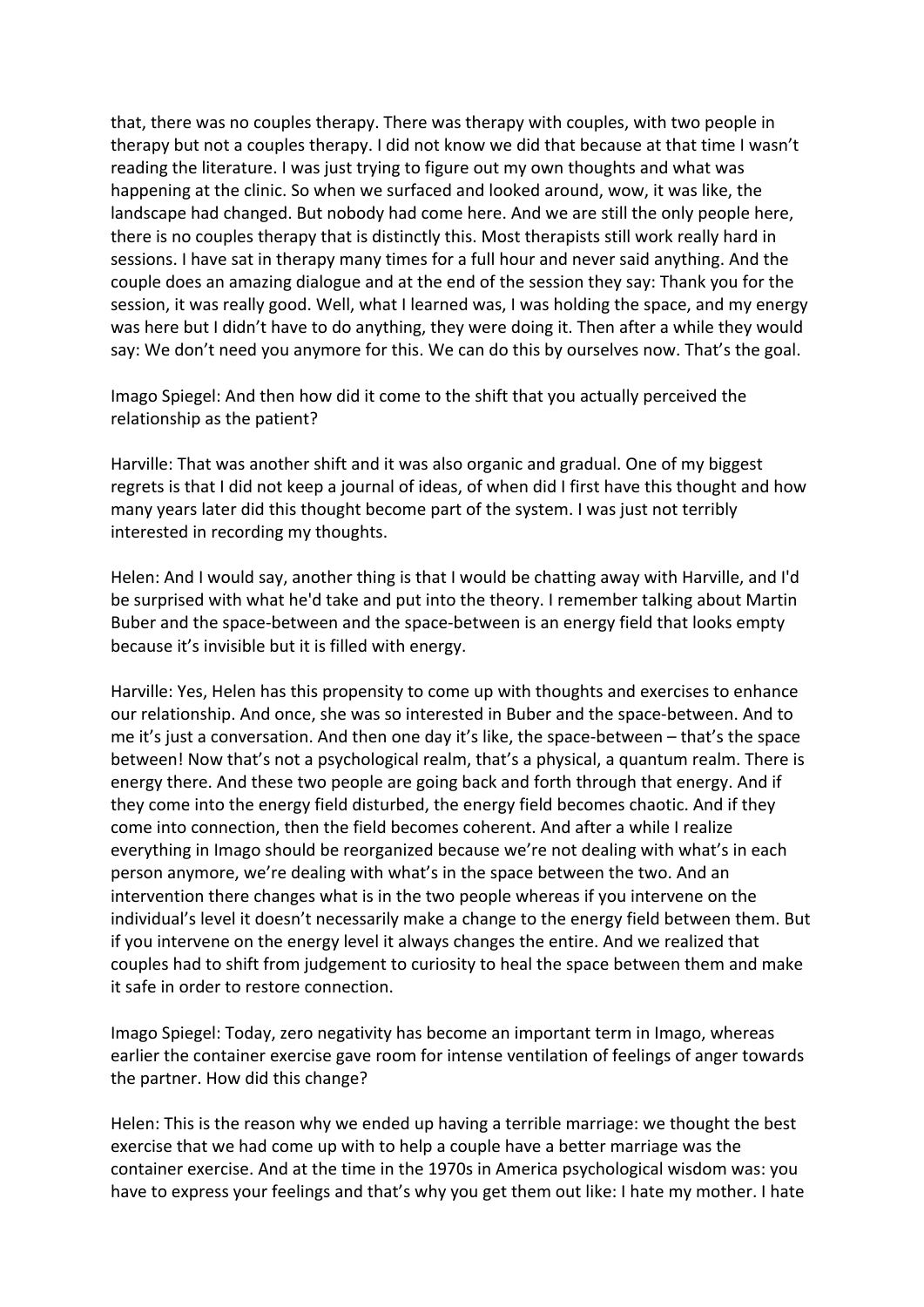my dad. I didn't realize I really hated them but I do. And I hate the way I was treated. So this was sort of related to primal stuff when reexperiencing the experience. Well, now we created the container exercise as for an appointment and I then I could tell Harville how much I hated the way he treated me. And I could get my feelings out. We were really proud of that exercise because we thought we were helping couples, and we did it all the time. And that was one reason why we had a terrible marriage.

Imago Spiegel: I remember the exercise and then upcoming discussions about letting go of it because it became clear that it could be rewounding.

Harville: Yes. We discovered pretty quickly that the container exercise didn't work. We didn't know at the time that it was rewounding but we did know couples didn't like it and they didn't make any progress. Some did, pretty healthy couples, just like it was healthy couples who could do conflict resolution and communication. They weren't all that disturbed with an unresolved childhood issue. 

Helen: I wished we had discovered it pretty quickly. To me, it seemed long. Our marriage was really in trouble and were thinking: Well, we are still doing this exercise, it doesn't seem to be working but we're going to do it again anyway instead of: Maybe this is the wrong exercise, maybe we need to be reromanticising, maybe we should do caring behaviors with each other instead of keeping telling us what we didn't like. Because neuroscience in the 1990s said the more you run a thought through your brain the bigger that thought gets and then the neurochemicals just can get activated more easily. Like Cortisol that neurochemical of fear and other neurochemicals that make you feel bad and anxious get released into your body the more you think about what you don't like. It is really important to shift to having a process like the Behavior Change Request: Here is what I'm frustrated about. I'm going to shift from a frustration to a wish. And here's my wish, here is what I want you to do, that shifts a person from the lower brain to the upper brain.

The zero negativity exercise invites couples to get a calendar, see at the end of each day if there was anything negative and try to do better the next day in not being negative but saying things in a way that the partner doesn't experience it as a put-down.

I had been the one who initially had said to Harville: "Let's get a calendar and see if we can make it through a day with no negativity!" So we practiced that and failed miserably for the first month but began to have days where there was no negativity. I had no idea he would put that into the system. And people would say they wanted to be authentic. But it's not about what you say it's about how you say it. You can talk about anything, just in a way that what you say doesn't land negatively on your partner.

Harville: At the time when we did the container exercise, the idea of regulation was not a part of clinical thinking either, that's come in the last few decades. Now you see regulation everywhere and that's come because now we know the brain can be regulated but before 2000 we didn't know the brain could be regulated, it was just a black box. You could change habits but you couldn't change the regulatory energies and neurochemistry and all that of the brain, we thought. Now we know better.

The new answers became the transformative pieces, not the big things but the new answers: tone of voice, eye contact, using I-language, and never using the word you, say what I feel, what I like, what I want, all those things. The clinical challenge was to know something worked and then to turn a lot of data that was showing up the little tiny pieces ultimately